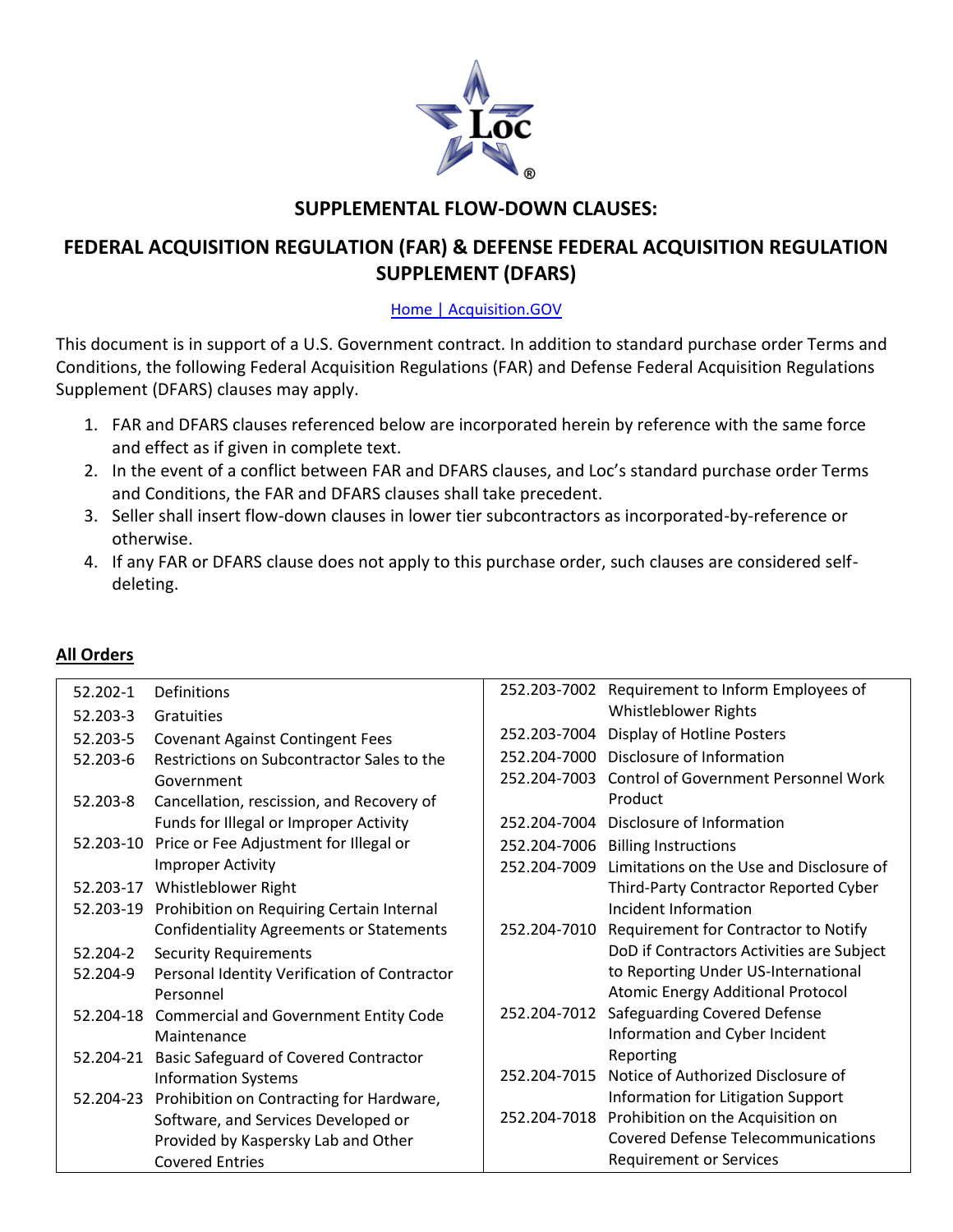| Telecommunications and Video Services or<br>Equipment<br>52.208-8<br>Required Sources for Helium and Helium<br><b>Usage Data</b><br>52.208-9<br>Contractor Use of Mandatory Sources of<br><b>Supply Services</b><br><b>Updates of Publicly Available Information</b><br>52.209-9<br><b>Regarding Responsibility Matters</b><br>Prohibition on Contracting with Inverted<br>52.209-10<br><b>Domestic Corporations</b><br><b>Market Research</b><br>52.210-1<br>52.211-5<br>Material Requirements - Contractor Shall<br>Provide Supplies that are New,<br>Reconditioned or Remanufactured as<br>Defined in this Clause<br>52.211-15 Defense Priority and Allocation<br>Requirements<br>Order of Precedence -- Uniform Contract<br>52.215-8<br>Format<br>Price Reduction for Defective Certified Cost<br>52.215-10<br>or Pricing Data<br>52.215-11 Price Reduction for Defective Certified Cost<br>or Pricing Data - Modifications<br>52.215-13<br><b>Subcontractor Certified Cost or Pricing</b><br>Data -- Modifications<br>52.215-14 Integrity of Unit Prices<br>52.215-15 Pension Adjustments and Asset Reversions<br>52.215-17<br>Waiver OF Facilities Capital Cost of<br>Money<br>52.215-18<br>Reversion or Adjustment of Plans for<br>Postretirement Benefits (PRB) Other<br>than Pensions<br>52.215-19 Notification of Ownership Changes<br>Requirement for Certified Cost of<br>52.215-21<br>Pricing Data and Data other than Certified<br>Cost or Pricing Data - Modifications<br>52.215-23<br>Limitations on Pass-Through Charges<br>52.216.16<br><b>Incentive Price Revision- Firm Target</b><br>52.217-7<br>Option for Increased Quantity - Separately<br>Priced Line Item<br>Liquidated Damages-Subcontracting<br>52.219-16<br>Plan<br>52.222-1<br>Notice to the Government of Labor<br><b>Disputes</b><br>52.222-4<br><b>Contract Work Hours and Safety</b><br><b>Standards-Overtime Compensation</b><br>Prohibition of Segregated Facilities<br>52.222-21<br>52.222-26<br><b>Equal Opportunity</b><br>Hazardous Material Identification and<br>52.223-3<br><b>Material Safety Data</b> |          | 52.204-25 Prohibition on Contracting for Certain |  |
|-----------------------------------------------------------------------------------------------------------------------------------------------------------------------------------------------------------------------------------------------------------------------------------------------------------------------------------------------------------------------------------------------------------------------------------------------------------------------------------------------------------------------------------------------------------------------------------------------------------------------------------------------------------------------------------------------------------------------------------------------------------------------------------------------------------------------------------------------------------------------------------------------------------------------------------------------------------------------------------------------------------------------------------------------------------------------------------------------------------------------------------------------------------------------------------------------------------------------------------------------------------------------------------------------------------------------------------------------------------------------------------------------------------------------------------------------------------------------------------------------------------------------------------------------------------------------------------------------------------------------------------------------------------------------------------------------------------------------------------------------------------------------------------------------------------------------------------------------------------------------------------------------------------------------------------------------------------------------------------------------------------------------------------------------------------------------------------------------------|----------|--------------------------------------------------|--|
|                                                                                                                                                                                                                                                                                                                                                                                                                                                                                                                                                                                                                                                                                                                                                                                                                                                                                                                                                                                                                                                                                                                                                                                                                                                                                                                                                                                                                                                                                                                                                                                                                                                                                                                                                                                                                                                                                                                                                                                                                                                                                                     |          |                                                  |  |
|                                                                                                                                                                                                                                                                                                                                                                                                                                                                                                                                                                                                                                                                                                                                                                                                                                                                                                                                                                                                                                                                                                                                                                                                                                                                                                                                                                                                                                                                                                                                                                                                                                                                                                                                                                                                                                                                                                                                                                                                                                                                                                     |          |                                                  |  |
|                                                                                                                                                                                                                                                                                                                                                                                                                                                                                                                                                                                                                                                                                                                                                                                                                                                                                                                                                                                                                                                                                                                                                                                                                                                                                                                                                                                                                                                                                                                                                                                                                                                                                                                                                                                                                                                                                                                                                                                                                                                                                                     |          |                                                  |  |
|                                                                                                                                                                                                                                                                                                                                                                                                                                                                                                                                                                                                                                                                                                                                                                                                                                                                                                                                                                                                                                                                                                                                                                                                                                                                                                                                                                                                                                                                                                                                                                                                                                                                                                                                                                                                                                                                                                                                                                                                                                                                                                     |          |                                                  |  |
|                                                                                                                                                                                                                                                                                                                                                                                                                                                                                                                                                                                                                                                                                                                                                                                                                                                                                                                                                                                                                                                                                                                                                                                                                                                                                                                                                                                                                                                                                                                                                                                                                                                                                                                                                                                                                                                                                                                                                                                                                                                                                                     |          |                                                  |  |
|                                                                                                                                                                                                                                                                                                                                                                                                                                                                                                                                                                                                                                                                                                                                                                                                                                                                                                                                                                                                                                                                                                                                                                                                                                                                                                                                                                                                                                                                                                                                                                                                                                                                                                                                                                                                                                                                                                                                                                                                                                                                                                     |          |                                                  |  |
|                                                                                                                                                                                                                                                                                                                                                                                                                                                                                                                                                                                                                                                                                                                                                                                                                                                                                                                                                                                                                                                                                                                                                                                                                                                                                                                                                                                                                                                                                                                                                                                                                                                                                                                                                                                                                                                                                                                                                                                                                                                                                                     |          |                                                  |  |
|                                                                                                                                                                                                                                                                                                                                                                                                                                                                                                                                                                                                                                                                                                                                                                                                                                                                                                                                                                                                                                                                                                                                                                                                                                                                                                                                                                                                                                                                                                                                                                                                                                                                                                                                                                                                                                                                                                                                                                                                                                                                                                     |          |                                                  |  |
|                                                                                                                                                                                                                                                                                                                                                                                                                                                                                                                                                                                                                                                                                                                                                                                                                                                                                                                                                                                                                                                                                                                                                                                                                                                                                                                                                                                                                                                                                                                                                                                                                                                                                                                                                                                                                                                                                                                                                                                                                                                                                                     |          |                                                  |  |
|                                                                                                                                                                                                                                                                                                                                                                                                                                                                                                                                                                                                                                                                                                                                                                                                                                                                                                                                                                                                                                                                                                                                                                                                                                                                                                                                                                                                                                                                                                                                                                                                                                                                                                                                                                                                                                                                                                                                                                                                                                                                                                     |          |                                                  |  |
|                                                                                                                                                                                                                                                                                                                                                                                                                                                                                                                                                                                                                                                                                                                                                                                                                                                                                                                                                                                                                                                                                                                                                                                                                                                                                                                                                                                                                                                                                                                                                                                                                                                                                                                                                                                                                                                                                                                                                                                                                                                                                                     |          |                                                  |  |
|                                                                                                                                                                                                                                                                                                                                                                                                                                                                                                                                                                                                                                                                                                                                                                                                                                                                                                                                                                                                                                                                                                                                                                                                                                                                                                                                                                                                                                                                                                                                                                                                                                                                                                                                                                                                                                                                                                                                                                                                                                                                                                     |          |                                                  |  |
|                                                                                                                                                                                                                                                                                                                                                                                                                                                                                                                                                                                                                                                                                                                                                                                                                                                                                                                                                                                                                                                                                                                                                                                                                                                                                                                                                                                                                                                                                                                                                                                                                                                                                                                                                                                                                                                                                                                                                                                                                                                                                                     |          |                                                  |  |
|                                                                                                                                                                                                                                                                                                                                                                                                                                                                                                                                                                                                                                                                                                                                                                                                                                                                                                                                                                                                                                                                                                                                                                                                                                                                                                                                                                                                                                                                                                                                                                                                                                                                                                                                                                                                                                                                                                                                                                                                                                                                                                     |          |                                                  |  |
|                                                                                                                                                                                                                                                                                                                                                                                                                                                                                                                                                                                                                                                                                                                                                                                                                                                                                                                                                                                                                                                                                                                                                                                                                                                                                                                                                                                                                                                                                                                                                                                                                                                                                                                                                                                                                                                                                                                                                                                                                                                                                                     |          |                                                  |  |
|                                                                                                                                                                                                                                                                                                                                                                                                                                                                                                                                                                                                                                                                                                                                                                                                                                                                                                                                                                                                                                                                                                                                                                                                                                                                                                                                                                                                                                                                                                                                                                                                                                                                                                                                                                                                                                                                                                                                                                                                                                                                                                     |          |                                                  |  |
|                                                                                                                                                                                                                                                                                                                                                                                                                                                                                                                                                                                                                                                                                                                                                                                                                                                                                                                                                                                                                                                                                                                                                                                                                                                                                                                                                                                                                                                                                                                                                                                                                                                                                                                                                                                                                                                                                                                                                                                                                                                                                                     |          |                                                  |  |
|                                                                                                                                                                                                                                                                                                                                                                                                                                                                                                                                                                                                                                                                                                                                                                                                                                                                                                                                                                                                                                                                                                                                                                                                                                                                                                                                                                                                                                                                                                                                                                                                                                                                                                                                                                                                                                                                                                                                                                                                                                                                                                     |          |                                                  |  |
|                                                                                                                                                                                                                                                                                                                                                                                                                                                                                                                                                                                                                                                                                                                                                                                                                                                                                                                                                                                                                                                                                                                                                                                                                                                                                                                                                                                                                                                                                                                                                                                                                                                                                                                                                                                                                                                                                                                                                                                                                                                                                                     |          |                                                  |  |
|                                                                                                                                                                                                                                                                                                                                                                                                                                                                                                                                                                                                                                                                                                                                                                                                                                                                                                                                                                                                                                                                                                                                                                                                                                                                                                                                                                                                                                                                                                                                                                                                                                                                                                                                                                                                                                                                                                                                                                                                                                                                                                     |          |                                                  |  |
|                                                                                                                                                                                                                                                                                                                                                                                                                                                                                                                                                                                                                                                                                                                                                                                                                                                                                                                                                                                                                                                                                                                                                                                                                                                                                                                                                                                                                                                                                                                                                                                                                                                                                                                                                                                                                                                                                                                                                                                                                                                                                                     |          |                                                  |  |
|                                                                                                                                                                                                                                                                                                                                                                                                                                                                                                                                                                                                                                                                                                                                                                                                                                                                                                                                                                                                                                                                                                                                                                                                                                                                                                                                                                                                                                                                                                                                                                                                                                                                                                                                                                                                                                                                                                                                                                                                                                                                                                     |          |                                                  |  |
|                                                                                                                                                                                                                                                                                                                                                                                                                                                                                                                                                                                                                                                                                                                                                                                                                                                                                                                                                                                                                                                                                                                                                                                                                                                                                                                                                                                                                                                                                                                                                                                                                                                                                                                                                                                                                                                                                                                                                                                                                                                                                                     |          |                                                  |  |
|                                                                                                                                                                                                                                                                                                                                                                                                                                                                                                                                                                                                                                                                                                                                                                                                                                                                                                                                                                                                                                                                                                                                                                                                                                                                                                                                                                                                                                                                                                                                                                                                                                                                                                                                                                                                                                                                                                                                                                                                                                                                                                     |          |                                                  |  |
|                                                                                                                                                                                                                                                                                                                                                                                                                                                                                                                                                                                                                                                                                                                                                                                                                                                                                                                                                                                                                                                                                                                                                                                                                                                                                                                                                                                                                                                                                                                                                                                                                                                                                                                                                                                                                                                                                                                                                                                                                                                                                                     |          |                                                  |  |
|                                                                                                                                                                                                                                                                                                                                                                                                                                                                                                                                                                                                                                                                                                                                                                                                                                                                                                                                                                                                                                                                                                                                                                                                                                                                                                                                                                                                                                                                                                                                                                                                                                                                                                                                                                                                                                                                                                                                                                                                                                                                                                     |          |                                                  |  |
|                                                                                                                                                                                                                                                                                                                                                                                                                                                                                                                                                                                                                                                                                                                                                                                                                                                                                                                                                                                                                                                                                                                                                                                                                                                                                                                                                                                                                                                                                                                                                                                                                                                                                                                                                                                                                                                                                                                                                                                                                                                                                                     |          |                                                  |  |
|                                                                                                                                                                                                                                                                                                                                                                                                                                                                                                                                                                                                                                                                                                                                                                                                                                                                                                                                                                                                                                                                                                                                                                                                                                                                                                                                                                                                                                                                                                                                                                                                                                                                                                                                                                                                                                                                                                                                                                                                                                                                                                     |          |                                                  |  |
|                                                                                                                                                                                                                                                                                                                                                                                                                                                                                                                                                                                                                                                                                                                                                                                                                                                                                                                                                                                                                                                                                                                                                                                                                                                                                                                                                                                                                                                                                                                                                                                                                                                                                                                                                                                                                                                                                                                                                                                                                                                                                                     |          |                                                  |  |
|                                                                                                                                                                                                                                                                                                                                                                                                                                                                                                                                                                                                                                                                                                                                                                                                                                                                                                                                                                                                                                                                                                                                                                                                                                                                                                                                                                                                                                                                                                                                                                                                                                                                                                                                                                                                                                                                                                                                                                                                                                                                                                     |          |                                                  |  |
|                                                                                                                                                                                                                                                                                                                                                                                                                                                                                                                                                                                                                                                                                                                                                                                                                                                                                                                                                                                                                                                                                                                                                                                                                                                                                                                                                                                                                                                                                                                                                                                                                                                                                                                                                                                                                                                                                                                                                                                                                                                                                                     |          |                                                  |  |
|                                                                                                                                                                                                                                                                                                                                                                                                                                                                                                                                                                                                                                                                                                                                                                                                                                                                                                                                                                                                                                                                                                                                                                                                                                                                                                                                                                                                                                                                                                                                                                                                                                                                                                                                                                                                                                                                                                                                                                                                                                                                                                     |          |                                                  |  |
|                                                                                                                                                                                                                                                                                                                                                                                                                                                                                                                                                                                                                                                                                                                                                                                                                                                                                                                                                                                                                                                                                                                                                                                                                                                                                                                                                                                                                                                                                                                                                                                                                                                                                                                                                                                                                                                                                                                                                                                                                                                                                                     |          |                                                  |  |
|                                                                                                                                                                                                                                                                                                                                                                                                                                                                                                                                                                                                                                                                                                                                                                                                                                                                                                                                                                                                                                                                                                                                                                                                                                                                                                                                                                                                                                                                                                                                                                                                                                                                                                                                                                                                                                                                                                                                                                                                                                                                                                     |          |                                                  |  |
|                                                                                                                                                                                                                                                                                                                                                                                                                                                                                                                                                                                                                                                                                                                                                                                                                                                                                                                                                                                                                                                                                                                                                                                                                                                                                                                                                                                                                                                                                                                                                                                                                                                                                                                                                                                                                                                                                                                                                                                                                                                                                                     |          |                                                  |  |
|                                                                                                                                                                                                                                                                                                                                                                                                                                                                                                                                                                                                                                                                                                                                                                                                                                                                                                                                                                                                                                                                                                                                                                                                                                                                                                                                                                                                                                                                                                                                                                                                                                                                                                                                                                                                                                                                                                                                                                                                                                                                                                     |          |                                                  |  |
|                                                                                                                                                                                                                                                                                                                                                                                                                                                                                                                                                                                                                                                                                                                                                                                                                                                                                                                                                                                                                                                                                                                                                                                                                                                                                                                                                                                                                                                                                                                                                                                                                                                                                                                                                                                                                                                                                                                                                                                                                                                                                                     |          |                                                  |  |
|                                                                                                                                                                                                                                                                                                                                                                                                                                                                                                                                                                                                                                                                                                                                                                                                                                                                                                                                                                                                                                                                                                                                                                                                                                                                                                                                                                                                                                                                                                                                                                                                                                                                                                                                                                                                                                                                                                                                                                                                                                                                                                     |          |                                                  |  |
|                                                                                                                                                                                                                                                                                                                                                                                                                                                                                                                                                                                                                                                                                                                                                                                                                                                                                                                                                                                                                                                                                                                                                                                                                                                                                                                                                                                                                                                                                                                                                                                                                                                                                                                                                                                                                                                                                                                                                                                                                                                                                                     |          |                                                  |  |
|                                                                                                                                                                                                                                                                                                                                                                                                                                                                                                                                                                                                                                                                                                                                                                                                                                                                                                                                                                                                                                                                                                                                                                                                                                                                                                                                                                                                                                                                                                                                                                                                                                                                                                                                                                                                                                                                                                                                                                                                                                                                                                     |          |                                                  |  |
|                                                                                                                                                                                                                                                                                                                                                                                                                                                                                                                                                                                                                                                                                                                                                                                                                                                                                                                                                                                                                                                                                                                                                                                                                                                                                                                                                                                                                                                                                                                                                                                                                                                                                                                                                                                                                                                                                                                                                                                                                                                                                                     |          |                                                  |  |
|                                                                                                                                                                                                                                                                                                                                                                                                                                                                                                                                                                                                                                                                                                                                                                                                                                                                                                                                                                                                                                                                                                                                                                                                                                                                                                                                                                                                                                                                                                                                                                                                                                                                                                                                                                                                                                                                                                                                                                                                                                                                                                     |          |                                                  |  |
|                                                                                                                                                                                                                                                                                                                                                                                                                                                                                                                                                                                                                                                                                                                                                                                                                                                                                                                                                                                                                                                                                                                                                                                                                                                                                                                                                                                                                                                                                                                                                                                                                                                                                                                                                                                                                                                                                                                                                                                                                                                                                                     |          |                                                  |  |
|                                                                                                                                                                                                                                                                                                                                                                                                                                                                                                                                                                                                                                                                                                                                                                                                                                                                                                                                                                                                                                                                                                                                                                                                                                                                                                                                                                                                                                                                                                                                                                                                                                                                                                                                                                                                                                                                                                                                                                                                                                                                                                     |          |                                                  |  |
|                                                                                                                                                                                                                                                                                                                                                                                                                                                                                                                                                                                                                                                                                                                                                                                                                                                                                                                                                                                                                                                                                                                                                                                                                                                                                                                                                                                                                                                                                                                                                                                                                                                                                                                                                                                                                                                                                                                                                                                                                                                                                                     |          |                                                  |  |
|                                                                                                                                                                                                                                                                                                                                                                                                                                                                                                                                                                                                                                                                                                                                                                                                                                                                                                                                                                                                                                                                                                                                                                                                                                                                                                                                                                                                                                                                                                                                                                                                                                                                                                                                                                                                                                                                                                                                                                                                                                                                                                     |          |                                                  |  |
|                                                                                                                                                                                                                                                                                                                                                                                                                                                                                                                                                                                                                                                                                                                                                                                                                                                                                                                                                                                                                                                                                                                                                                                                                                                                                                                                                                                                                                                                                                                                                                                                                                                                                                                                                                                                                                                                                                                                                                                                                                                                                                     |          |                                                  |  |
|                                                                                                                                                                                                                                                                                                                                                                                                                                                                                                                                                                                                                                                                                                                                                                                                                                                                                                                                                                                                                                                                                                                                                                                                                                                                                                                                                                                                                                                                                                                                                                                                                                                                                                                                                                                                                                                                                                                                                                                                                                                                                                     | 52.223-6 | Drug-Free Workplace                              |  |

| 252.204-7020 | NIST SP 800-171 DOD Assessment            |
|--------------|-------------------------------------------|
|              | Requirements                              |
| 252.205-7000 | Provision of Information to Cooperative   |
|              | <b>Agreement Holders</b>                  |
| 252.209-7004 | Subcontracting with Firms that are        |
|              | Owned or Controlled by the                |
|              | Government or Terrorist Country           |
| 252.211-7003 | Item Unique Identification and Valuation  |
| 252.216-7004 | Award Fee Reduction or Denial for         |
|              | Jeopardizing the Health or Safety of      |
|              | <b>Government Personnel</b>               |
| 252.222-7006 | Restrictions on the Use of Mandatory      |
|              | <b>Arbitration Agreements</b>             |
| 252.223-7004 | Drug-Free Work Force                      |
| 252.223-7006 | Prohibition on Storage, Treatment, and    |
|              | Disposal of Toxic and Hazardous           |
|              | <b>Materials - Basic</b>                  |
| 252.223-7008 | Prohibition of Hexavalent Chromium        |
| 252.225-7001 | Buy American Act and Balance of           |
|              | Payments Programs. (Applies in lieu of    |
|              | FAR 52.225-1.)                            |
| 252.225-7002 | Qualifying Country Sources as             |
|              | Subcontractors                            |
| 252.225-7004 | Report of Intended Performance Outside    |
|              | of the United States and Canada -         |
|              | <b>Submission After Award</b>             |
| 252.225-7007 | Prohibition on Acquisition of Specialty   |
|              | <b>Metals</b>                             |
| 252.225-7009 | Restriction on Acquisition of Certain     |
|              | Articles Containing Specialty Metals (Oct |
|              | 2014)                                     |
| 252.225-7013 | Duty-Free Entry                           |
| 252.225-7015 | Restriction on Acquisition of Hand or     |
|              | <b>Measuring Tools</b>                    |
| 252.225-7016 | Restriction on Acquisition of Ball and    |
|              | <b>Roller Bearings</b>                    |
| 252.225-7043 | Anti-Terrorism/Force Protection Policy    |
|              | for Defense Contractors Outside the       |
|              | <b>United States</b>                      |
| 252.225-7048 | <b>Export-Controlled Items</b>            |
| 252.225-7052 | Restriction on the Acquisition of Certain |
|              | Magnets, Tantalum, and Tungsten           |
| 252.227-7013 | Rights in Technical Data -                |
|              | <b>Noncommercial Items</b>                |
| 252.227-7014 | Rights in Noncommercial Computer          |
|              | Software and Noncommercial Computer       |
|              | Software Documentation                    |
| 252.227-7015 | Technical Data -- Commercial Items        |
| 252.227-7016 | Rights in Bid or Proposal Information     |
| 252.227-7019 | Validation of Asserted Restrictions-      |
|              | Computer Software                         |
| 252.227-7025 | Limitations on the Use or Disclosure of   |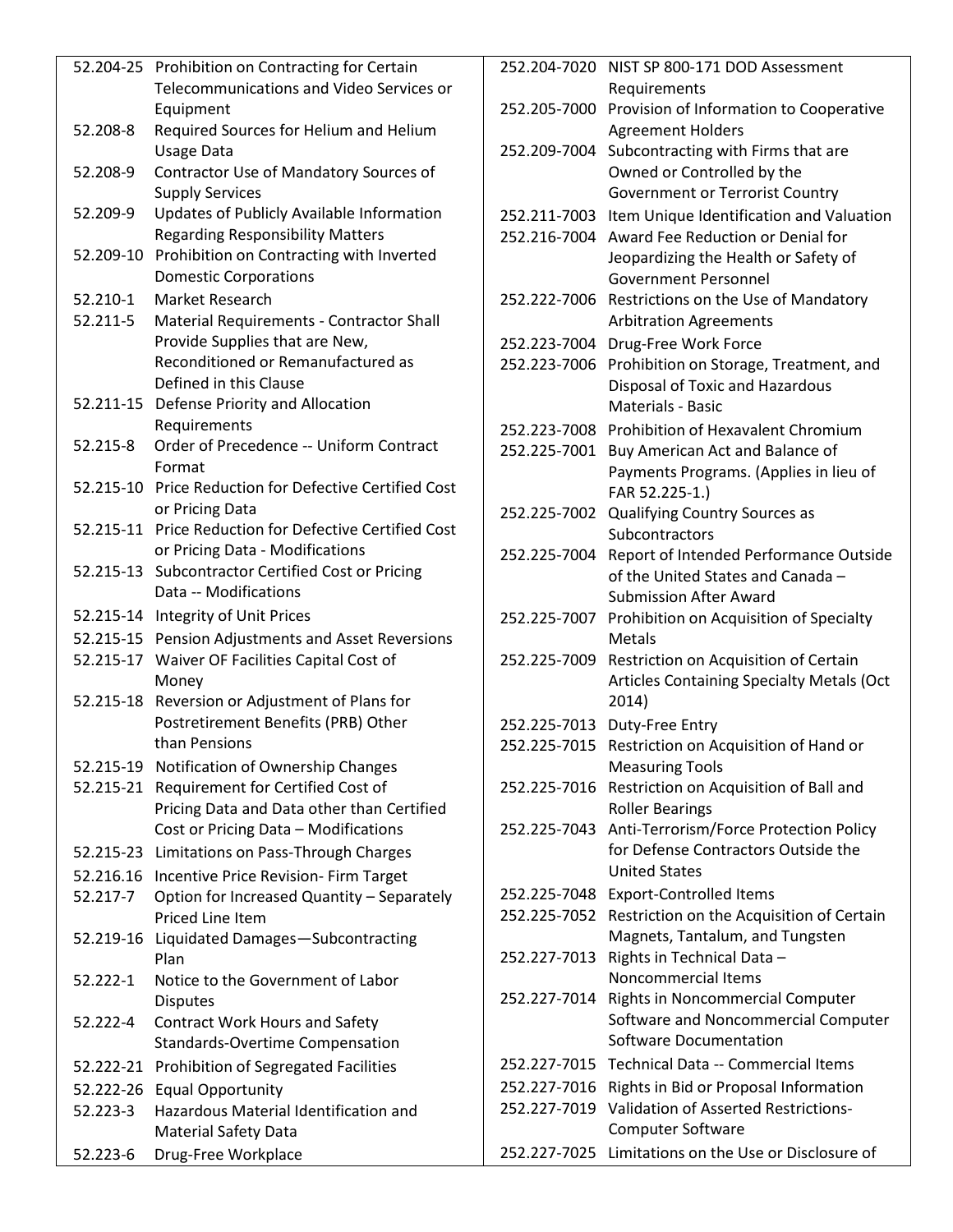| 52.223-19                                         | Compliance with Environmental              |                              | Government-Furnished Information                                            |
|---------------------------------------------------|--------------------------------------------|------------------------------|-----------------------------------------------------------------------------|
|                                                   | <b>Management Systems</b>                  |                              | Marked with Restrictive Legends                                             |
| 52.225-13                                         | Restrictions on Certain Foreign Purchases  | 252.227-7027                 | Deferred Ordering of Technical Data or                                      |
| 52.227-1                                          | <b>Authorization and Consent</b>           |                              | Computer Software                                                           |
| 52.227-2                                          | Notice and Assistance Regarding Patent     | 252.227-7030                 | Technical Data -- Withholding of                                            |
|                                                   | and Copyright Infringement                 |                              | Payment                                                                     |
| 52.228-5                                          | Insurance--Work on a Government            | 252.227-7037                 | Validation of Restrictive Markings on                                       |
|                                                   | Installation                               |                              | <b>Technical Data</b>                                                       |
| 52.229-3                                          | Federal, State, and Local Taxes            |                              | 252.243-7001 Pricing of Contract Modifications                              |
| 52.230-6                                          | <b>Administration of Cost Accounting</b>   |                              | 252.243-7002 Requests for Equitable Adjustment                              |
|                                                   | <b>Standards</b>                           |                              | 252.244-7000 Subcontractors for Commercial Items                            |
| 52.232-1                                          | Payments                                   |                              | 252.244-7001 Contractor Purchasing System                                   |
| 52.233-3                                          | <b>Protest After Award</b>                 |                              | <b>Administration -- Basic</b>                                              |
| 52.233-4                                          | Application Law for Breach of Contract     | 252.246-7003                 | Notification of Potential Safety Issues                                     |
|                                                   | Claim                                      |                              | 252.246-7007 Contractor Counterfeit Electronic Part                         |
| 52.234-1                                          | Industrial Resources Developed Under       |                              | Detection and Avoidance System                                              |
|                                                   | Defense Production Act Title III           | 252.246-7007                 | <b>Contractor Counterfeit Electronic Part</b>                               |
| 52.242-13                                         | Bankruptcy                                 |                              | Detection and Avoidance System (For                                         |
| 52.244-5                                          | <b>Competition in Subcontracting</b>       |                              | paragraph (a)-(e) the term "Contractor"                                     |
| 52.244-6                                          | <b>Subcontractors for Commercial Items</b> |                              | shall mean "Seller" and the term                                            |
| 52.245-1                                          | <b>Government Property</b>                 |                              | "Contracting Officer" shall mean both<br>"Contracting Officer" and "Buyer") |
| 52.246-23                                         | Limitation of Liability                    |                              |                                                                             |
| 52.247-63                                         | Preference for U.S. Flag Air Carriers      | 252.247-7023<br>252.247-7024 | Transportation of Supplies by Sea<br>Notification of Transportation of      |
| 52.247-68                                         | Report of Shipment (Reship)                |                              | Supplies by Sea                                                             |
| 52.249-2                                          | Termination for Convenience of the         |                              | 252.249-7002 Notification of Anticipated Contract                           |
|                                                   | Government (Fixed-Price)                   |                              | <b>Termination or Reduction</b>                                             |
| <b>Computer Generated Forms</b><br>52.253-1       |                                            |                              |                                                                             |
| 252.201-7000 Contracting Officer's Representative |                                            |                              |                                                                             |
| 252.203-7000                                      | Requirements Relating to Compensation      |                              |                                                                             |
|                                                   | of Former DOD Officials                    |                              |                                                                             |

### **All Orders Greater than \$3,000 (Greater than \$3,500 if Prime Contracted Dated on or after October 1, 2015)**

- 52.222-54 Employment Eligibility Verification
- 52.223-18 Encouraging Contractor Policies to Ban Text Messaging While Driving

## **All Orders of \$10,000 and Greater**

52.222-40 Notification of Employee Rights Under the National Labor Relations Act

### **All Orders Greater than \$15,000**

- 52.222-36 Equal Opportunity for Workers with Disabilities
- 52.222-20 Contracts for Materials, Supplies, Articles and Equipment Exceeding \$15,000

### **All Orders Greater than \$30,000**

52.204-10 Reporting Executive Compensation and First-Tier Subcontract Award

### **All Orders Greater than \$35,000**

52.209-6 Protecting the Government's Interest When Subcontracting with contractors Debarred, Suspended, or Proposed for Debarment

## **All Orders of \$100,000 and Greater**

52.222-35 Equal Opportunity for Veterans